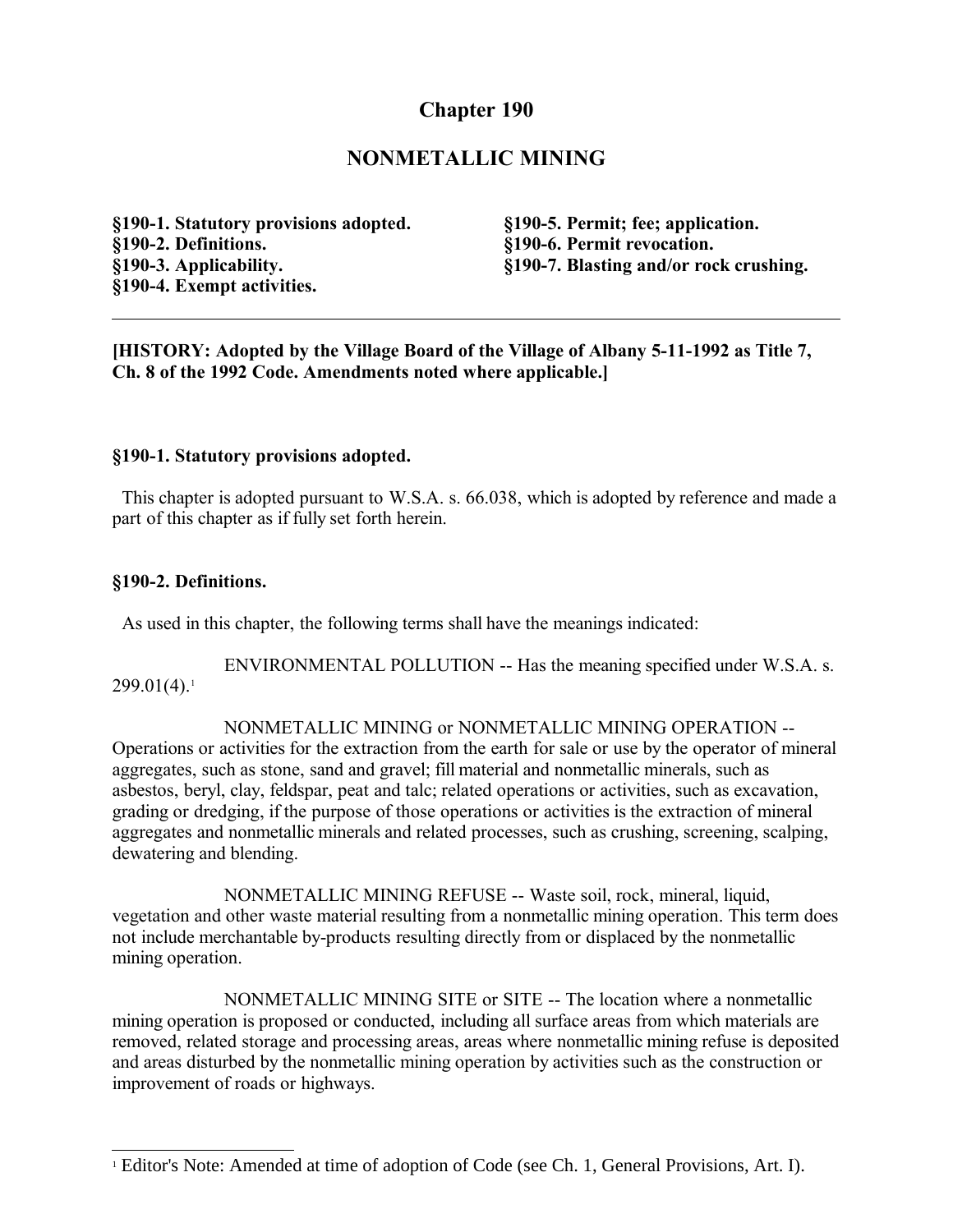OPERATOR -- Any person who is engaged in a nonmetallic mining operation or nonmetallic mining site reclamation or who applies for or holds a nonmetallic mining permit issued under this chapter, whether individually, jointly or through subsidiaries, agents, employees, contractors or subcontractors.

RECLAMATION -- The rehabilitation of a nonmetallic mining site, including but not limited to removal of nonmetallic mining refuse, grading of the site, replacement of topsoil, stabilization of soil conditions, establishment of vegetative cover, control of surface water and groundwater, prevention of environmental pollution, construction of fences and, if practical, restoration of plant, fish and wildlife habitat.

REPLACEMENT OF TOPSOIL -- The replacement of the topsoil which was removed or disturbed by a nonmetallic mining operation or the provision of soil which is at least as adequate as the topsoil which was removed or disturbed for the purposes of providing adequate vegetative cover and stabilization of soil conditions.

### **§190-3. Applicability.**

 This chapter shall apply to any portion of a nonmetallic mining site, including unreclaimed portions of a site which were mined prior to the effective date of this chapter.

### **§190-4. Exempt activities.**

This chapter shall not apply to the following activities:

A. Excavations or grading by a person solely for domestic use at his or her residence.

B. Excavations or grading conducted for highway construction purposes within the highway right-of-way.

C. Grading conducted for farming, preparing a construction site or restoring land following a flood or natural disaster.

D. Excavations for building construction purposes.

E. Any mining operation, the reclamation of which is required in a permit obtained under W.S.A. ch. [2](#page-1-0)93.<sup>2</sup>

F. Any activities conducted at a solid or hazardous waste disposal site required to prepare, operate or close a solid waste disposal facility under W.S.A. ch. 289, subchs. II to IV, or a hazardous waste disposal facility under W.S.A. ch. 291, but a nonmetallic mining reclamation ordinance may apply to activities related to solid or hazardous waste disposal which are conducted at a nonmetallic site separate from the solid or hazardous waste disposal facility, such as activities to obtain nonmetallic minerals to be used for mining, capping, covering or constructing berms, dikes or roads.[3](#page-1-1)

## **§190-5. Permit; fee; application.**

<span id="page-1-1"></span><span id="page-1-0"></span><sup>2</sup> Editor's Note: Amended at time of adoption of Code (see Ch. 1, General Provisions, Art. I). 3Editor's Note: Amended at time of adoption of Code (see Ch. 1, General Provisions, Art. I).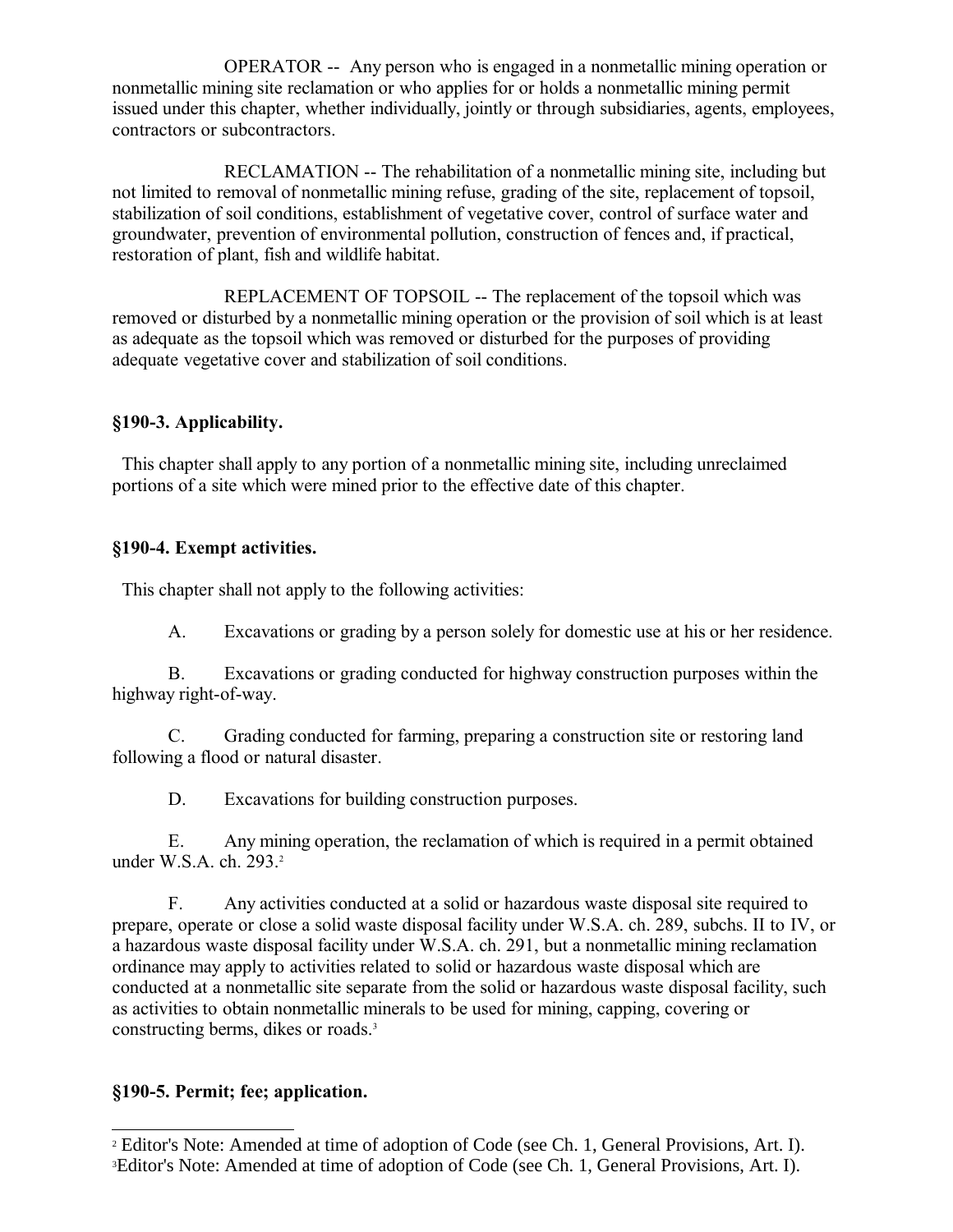A. Permit required. No person shall operate any nonmetallic mining site or operation within the village unless he obtains a nonmetallic mining permit from the Village Board. The fee for such permit shall be \$50 plus any actual village administrative expenses, payable by certified check. Operators of existing nonmetallic mining operations shall apply for such permit within the active date of this chapter.

B. Required permit information. An application for a nonmetallic mining permit operator shall be submitted and shall include:

(1) An adequate description of the operation, including a legal description of the property.

(2) A plan of the site showing the proposed and existing roads and drives and the sources, quantity and disposition of water to be used, if any.

(3) Estimated dates for completion of the extraction and commencement and completion dates for the reclamation.

(4) A reclamation plan and such other information as may be necessary to determine the nature of the operation and the effect on the surrounding area.

- (5) Methods of screening from adjacent properties.
- (6) Hours of operation.
- (7) Dust and noise control.
- (8) Maximum depth.
- (9) Blasting procedures.
- (10) Location and height of stockpiles.
- (11) Such other information the Village Board deems pertinent to the operation.

C. Reclamation plan. The reclamation plan shall contain adequate provision that:

(1) All final slopes around the area be flatter than a 3 to 1 horizontal slope in a sand, gravel or borrow pit operation, or in a safe angle or repose in a quarrying operation.

(2) Excavations below the grade of the nearest abutting public street or highway shall be set back from the street or highway a distance not less than that required for buildings and structures in the same zoning district.

(3) Excavations made to a water-producing depth shall be not less than three feet measured from the low-water mark.

(4) All final slopes shall be covered with adequate topsoil and seeded to prevent erosion.

(5) The plan shall require that, after completion of the anticipated operation, the area shall be cleared of all debris and be left in a workmanlike condition, subject to the approval of the Village Board.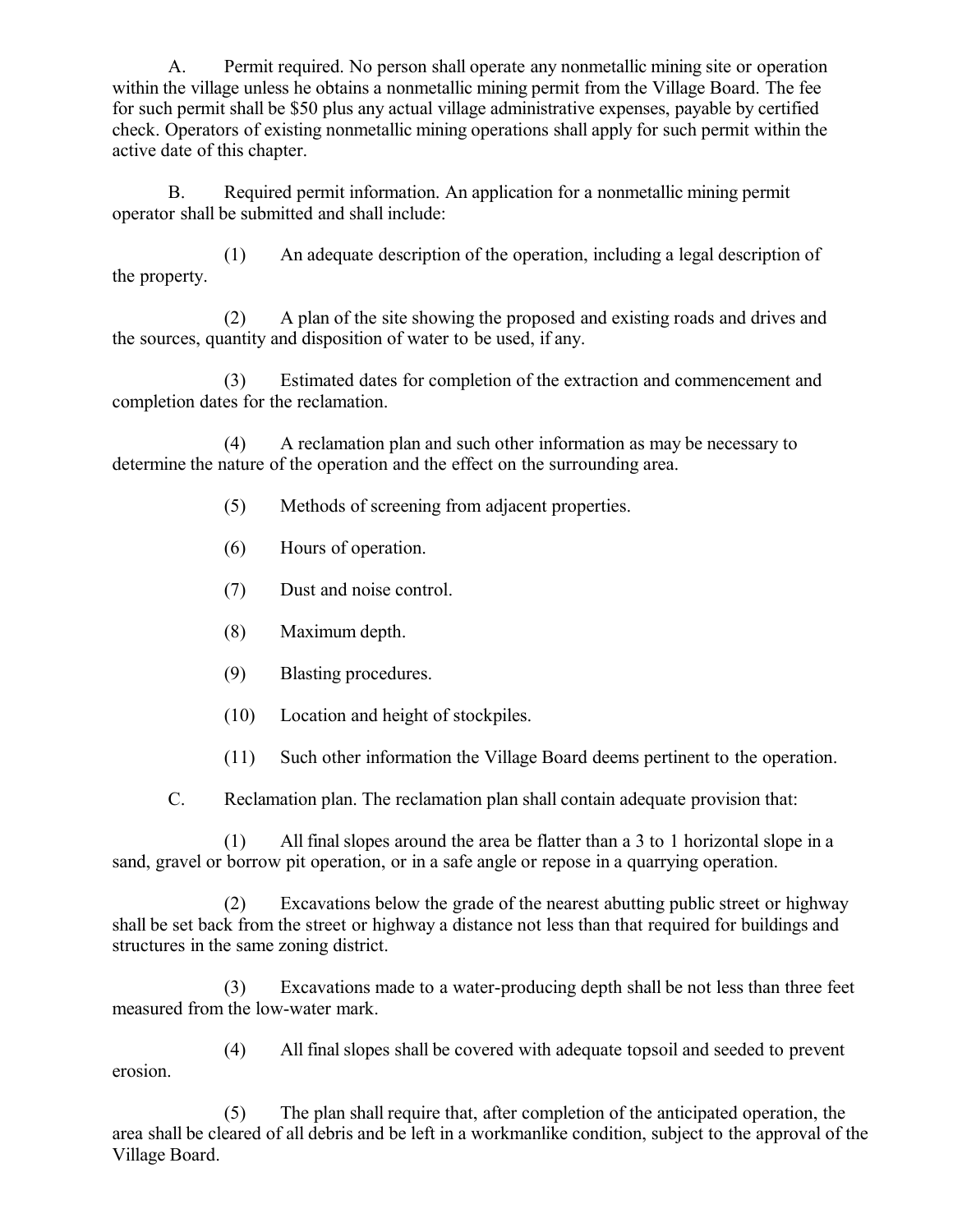(6) There is a timetable for completion of various stages of reclamation of the nonmetallic mining site.

D. Applications. All applications for a license hereunder shall be made in writing upon the written form provided by the village and distributed by the Village Clerk-Treasurer. All applications for permits hereunder shall be signed by the applicant and filed with the Village Clerk-Treasurer at least 60 days prior to the licensing period. The Clerk-Treasurer shall immediately refer all applications for a license hereunder to the Village Board for public hearing and approval. The operator shall receive written notice of the public hearing. The license shall be for a period of time as stated in the application or as modified by the Village Board. Modification of the application or reclamation plan may be permitted or additional conditions may be required upon application. The Board shall consider the effect of the operation and the proposed reclamation upon existing and future conditions, including streets, neighboring land development, land use drainage, water supply, water pollution, air pollution, soil erosion, natural beauty and land value of the locality. The Village Board may approve, approve conditionally or reject the application and reclamation plan.

E. Financial assurance. Before a license and reclamation plan is approved by the Village Board, the operator shall submit an agreement and performance bond or cash escrow agreement to assure the following:

(1) The operator shall pay for the cost of all improvements required in the reclamation plan by the Village Board.

(2) Guaranteed completion of the required reclamation within a period determined by the Village Board.

(3) Payment by the operator for all costs incurred by the village for review and inspection. This would include preparation and review of plans and specifications by the Village Engineer and Attorney, as well as other costs of a similar nature.

(4) The village may elect to have stages of the reclamation plan performed under the terms of a cash escrow agreement.

(5) The required performance bond or cash escrow agreement shall be equal to 11/4 times the Village Engineer's estimated cost of the required improvements.

(6) If the required reclamation is not complete within the designated period, all amounts held under the escrow agreement or performance bond shall be turned over and delivered to the village and applied to the cost of the required reclamation. Any balance remaining after such reclamation has been done shall be returned to the operator. The Village Board, at its option, may extend the bond period for additional periods.

F. Fencing. Prior to reclamation, nonmetallic mining sites abutting areas zoned residential shall be enclosed by a security fence of not less than four feet in height. Fence gates shall be locked or secured when the site is unattended so as to prevent uncontrolled access by children to the site.

G. Inspection. An authorized agent of the village may enter the premises of a nonmetallic mining operation in the performance of his or her official duties by permission of the property owner or operator or pursuant to a special inspection warrant issued under W.S.A. s. 66.122, in order to inspect those premises and to ascertain compliance with this chapter.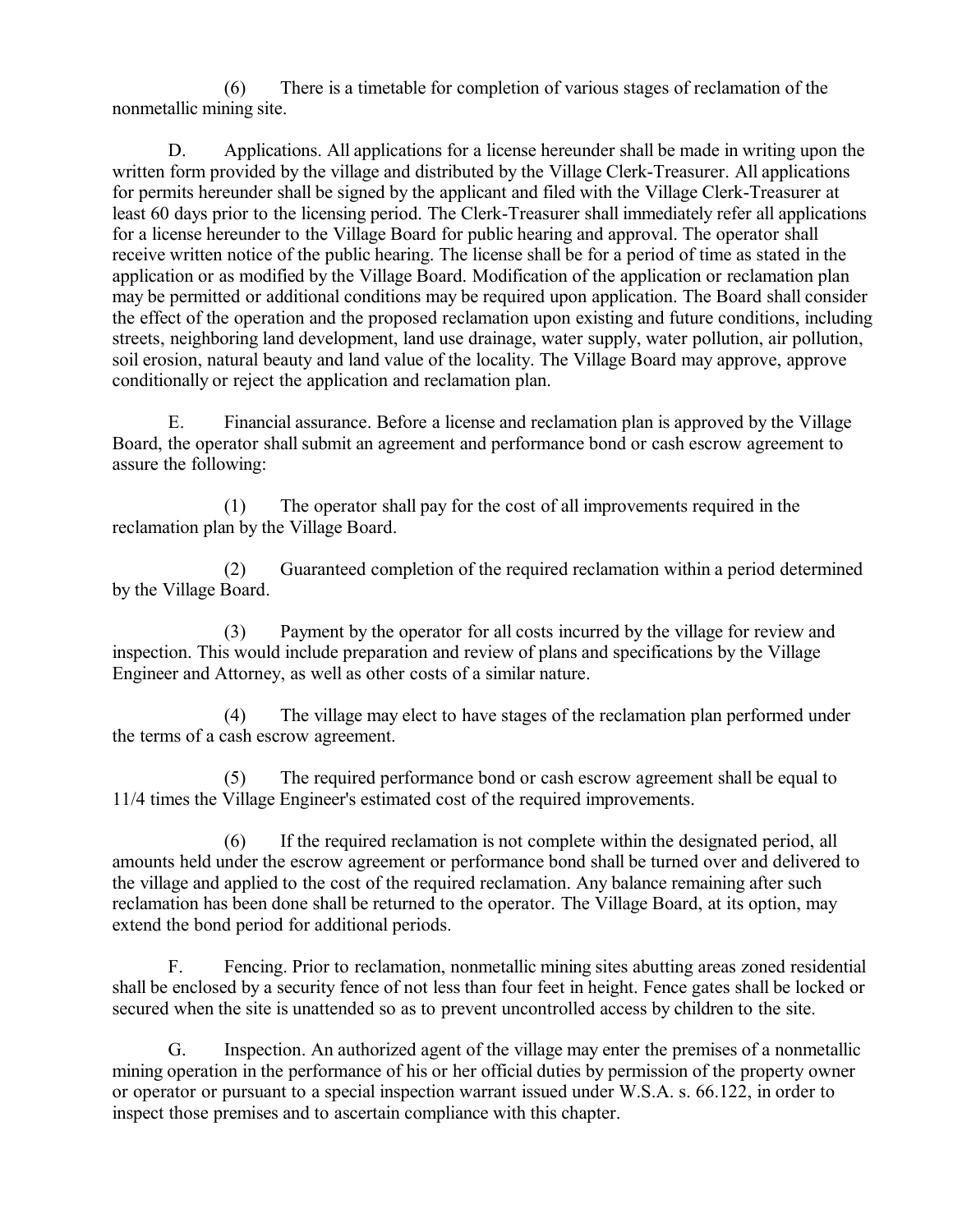H. Prohibitions and orders. Nonmetallic mining operations within the village are prohibited if the nonmetallic mining site cannot be reclaimed in compliance with the standards of this chapter or if other requirements of this chapter are not met.

## **§190-6. Permit revocation.**

 If any permit is revoked, canceled, rescinded or terminated, the operator shall be given written notice of any charges or violations against him or the reasons proposed for revocation and shall have an opportunity to be heard before the Village Board.

# **§190-7. Blasting and/or rock crushing.**

A. Definitions. The following definitions shall apply in the interpretation and enforcement of this section:

BLASTING -- A method of loosening, moving or shattering masses of solid matter by use of explosive compounds to prepare stone for crushing, to prepare stone for building and/or ornamental use or to prepare property development.

PERSON -- Any individual, partner, corporation, company, trustee or association, together with the respective servants, agents and employees thereof.

ROCK CRUSHER -- Any device, machine, apparatus or equipment used either individually or in conjunction with any other device, machine, apparatus or equipment for the purpose of crushing, grinding, breaking or pulverizing rock or stone.

B. Operation. No person within the village shall operate a rock crusher or perform blasting in such a manner so that any dust, dirt or vibration from such operation shall in any way injure any person or property within the village. All blasting within the village shall be performed according to the requirements of Ch. IND 5, Explosives and Blasting Agents, Wis. Adm. Code, and all subsequent amendments thereto.

C. Permit.

(1) Permit required. No person within the village shall operate a rock crusher or perform blasting who does not possess a proper permit therefor from the village.

(2) Applications. All applications for permits hereunder shall be made in writing upon the written form provided by the village and distributed by the Village Clerk-Treasurer. All applications for permits hereunder shall be signed by the applicant and filed with the Village Clerk-Treasurer at least 60 days prior to the licensing period. The Village Clerk-Treasurer shall immediately refer all applications for permits hereunder to the Village Engineer. The Village Clerk-Treasurer shall issue a permit hereunder only after first receiving the recommendation of the Village Engineer, the duly executed certified check for the permit fee as hereinafter provided and the submittal of the Plan of Operation, if required, as approved by the Village Engineer.

(3) Certified check. Each application for a permit hereunder shall be accompanied by a certified check in the sum of the required permit fee as hereinafter provided, or a renewal thereof, the same to be payable to the village.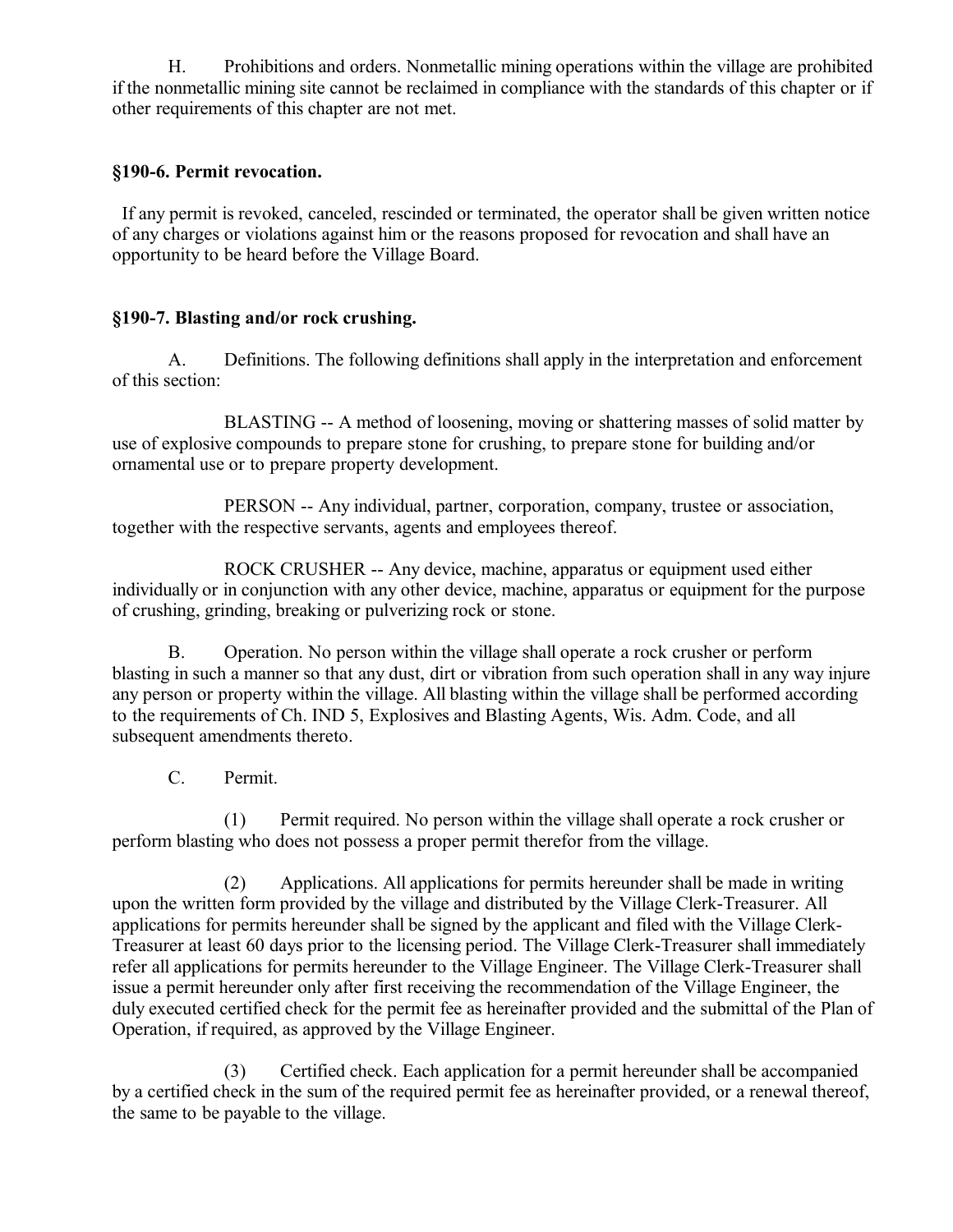(4) Plan of Operation. Each application to permit a rock crusher hereunder or renewal thereof shall be accompanied by a Plan of Operation, which shall include: methods of screening from adjacent properties, hours of operation, hours of blasting and operation of rock crusher, dust and noise control, blasting procedures, location and height of stock piles, whether a rock crusher will be needed and how often, water supply, drainage course, maximum depth, legal description of property in question and other information the Village Engineer deems pertinent to the proposed operation. Such Plan of Reorganization shall be approved by the Village Engineer.

(5) Each application for a blasting permit shall be accompanied by a Certificate of Insurance identifying the Village of Albany in the amount of \$500,000 for damage to property, and \$500,000 to one person and \$1,000,000 for injury to more than one person caused by the blasting.

D. Renewals. All requests for renewals of permits hereunder shall be made at least 60 days prior to the expiration date of the permit and must comply with all requirements of Subsection C above.

E. Blasting procedures and controls.

(1) Energy ratio. The allowable vibration of any blast at the nearest occupied or used building off the subject premises shall not exceed an energy ratio of 0.5 or resultant particle velocity of 1.35 inches per second based on the following formula:

Energy ratio =  $0.5 = 10.823 f^2 A^2$ 

Where

 $f = \text{frequency}$  in cycles per second

 $A =$  amplitude or displacement in inches

Energy ratio =  $0.274$  V<sup>2</sup>

Where

 $V =$  resultant particles velocity expressed in inches per second

(2) Measurement of blasts. The operator of the quarry operation, when requested to do so by the Village Engineer, shall measure and submit data to substantiate compliance with the above formula, and the operator of the quarry operation, when requested to do so by the Village Engineer, shall measure air blast. This verification shall be performed by a seismological engineering firm acceptable to the village or by the Village Engineer. Instrumentation shall be by seismograph similar to VME Seismological Model "B" and approved seismograph sound-measuring equipment or approved equivalents. All expenses for these tests shall be paid by the quarry operator.

(3) Blasting log. A log, in duplicate, shall be kept of each blast on forms similar to the one on file with the Village Clerk-Treasurer. The original copy of this blasting log shall be filed with the Clerk-Treasurer within 48 hours after the blast, and a copy shall be kept on file at the quarry office.

(4) Cover material. Operators of quarries for building and/or ornamental stone removal shall cover Primacord, other detonating cord or surface laid blasting devices with at least one foot of dirt or other suitable cover material.